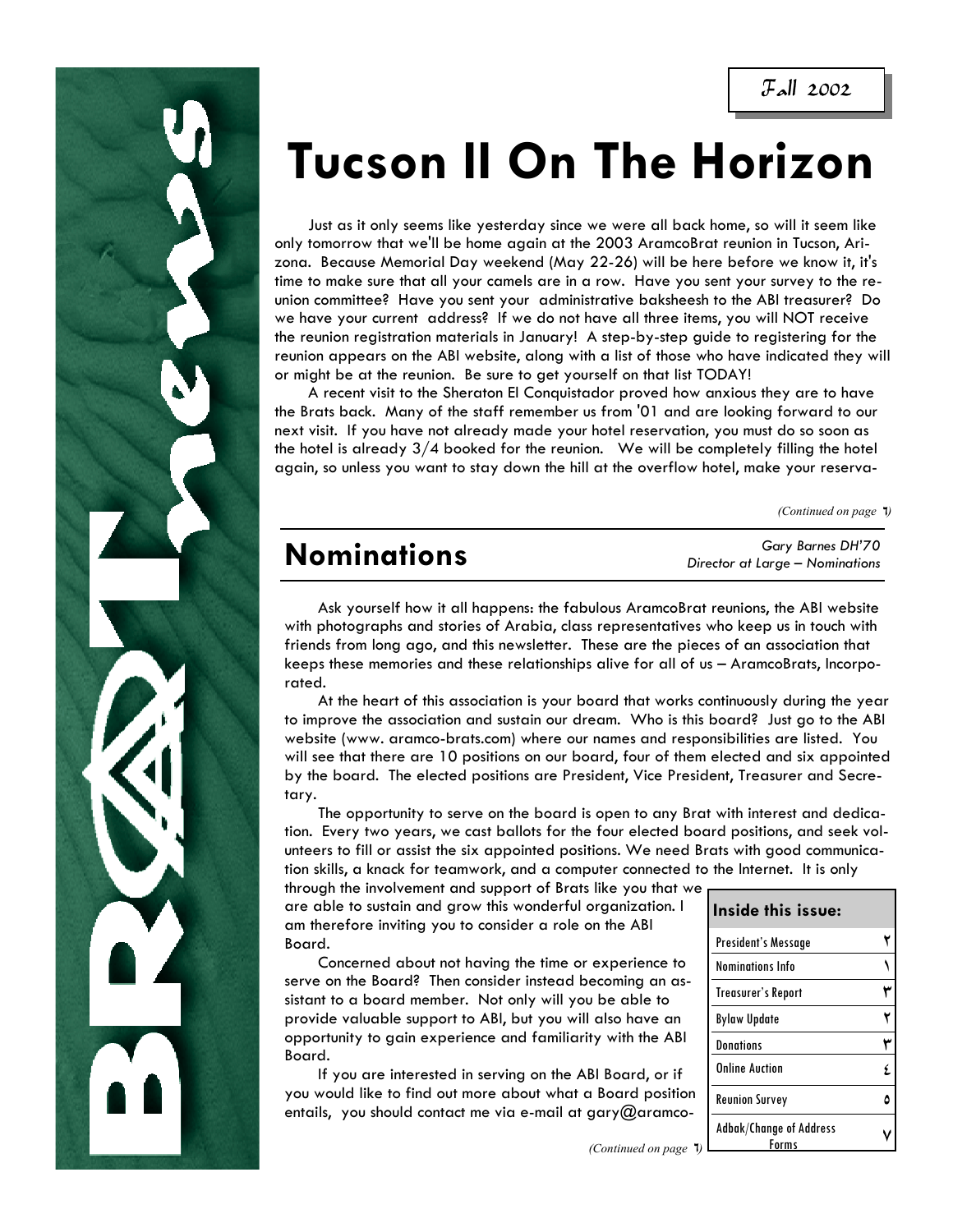### **President's Message**

**2** 

 It is hard to believe that the holidays are right around the corner, and we have less than seven months until the 2003 reunion. If you haven't already sent in your AdBak, filled out your survey, and made your hotel reservations, please do so soon. At present, we have approximately 79 rooms left to be booked at the El Conquistador. Once the El Con is full, we will advertise overflow hotel information on the ABI website.

 The ABI Board has made significant efforts this term to make the ABI more Bratfriendly and business-like. Most of us met in Tucson in October for a series of planning sessions that looked at all aspects of the ABI to identify where we could make improvements. As a result of that meeting, we are 1)publishing the minutes of our formal meetings and quarterly financial reports on our website; 2)looking at ways of coordinating our many databases; 3)planning to produce an ABI annual report to summarize what each board member and committee achieved in the past year and 4)we are looking into whether the ABI can accept credit card payments for AdBaks and reunion registrations. If you have other ideas for how the ABI can improve its services to you, please use the Ask the Board form on the ABI website to let us know.

 While in Tucson, we also had the opportunity to meet with the Tucson 2003 reunion committee and share some of their plans for the 2003 reunion. We met with hotel managers to discuss improvements for class party night and other reunion details, and to go over renovations to the El Con (water slide!) that will make the 2003 reunion even more enjoyable.

 We are pleased to announce that, on June 19, the IRS determined that the ABI is exempt from Federal income tax under section 501(a) of the Internal Revenue Code. You can find our exemption application, supporting documents, and exemption letter on our website. We have also received full assignment of the Brat logo from the US Patent and Trademark Office.

 We are developing an increasingly promising relationship with Aramco Services Company (ASC). In April, I was invited by ASC to attend the banquet in honor of Crown Prince Abdullah as the representative of the Aramco Brats. While there, I attended a

luncheon and a very cordial meeting with Aramco Services personnel and the Annuitant Board of Directors. More recently, Dr. Jamil Al Dandany, the Director of Public Affairs from ASC, met with the ABI Board in Tucson to discuss how our organizations could work together. Dr. Al Dandany stated that ASC wishes to work with us to develop and accomplish an outreach program that will promote a positive awareness of our home - Saudi Arabia. A committee consisting of myself, Mike Simms, Michael McCoy, and Diane Knipfel-Adams has been formed to expand our relationship with ASC. We hope to have more news about this initiative for you in our next newsletter.

 Not all the news is happy, however. It is with much regret that I report of Mark Lameier's resignation from the position of Vice President. While on the board, Mark served on the bylaw, nominating, publications, website, and reunion negotiation committees. Mark's intelligence, sense of humor, and gentlemanly manner will be missed. We appreciate the volunteer time he gave to the ABI, and wish him the best in his future endeavors. Mike Simms (our Publications Director) has agreed to accept the appointment of Vice President for the remainder of this board's term. Mike has served as Database Coordinator, Directory Coordinator, and Publications Director, and will serve double duty as Vice President and Publications Director.

 Our thanks and appreciation go to three Brats who have recently volunteered their time and energy to the ABI:

• Cyndy Nicholson-Castain RT'69, our Online Museum Curator, has put together an outstanding addition to the ABI website. I had the pleasure of meeting Cyndy at the annuitant reunion in September. She is a delightful and talented individual, and we are lucky to have her. More information on the ABI website and the online museum can be found elsewhere in this newsletter.

*(Continued on page*  $\overline{1}$ *)* 

### **Bylaws Update**

*Michael McCoy RT'72 ABI Webmaster* 

 The ABI Bylaws Committee was formed in February with the goal of rewriting the ABI bylaws to make them logical and representative of how the ABI actually operates. The Bylaws Committee (which currently consists of Diana Ryrholm-Geerdes, Mike Simms, Selena Maranjian, Cathie McCoy, Marie Littlejohn-Dunn, and me) has finished its analysis of the bylaws and drafted its proposal for changes, and has forwarded our report to the ABI Board for review.

 Once the ABI Board has amended and approved the Bylaws redraft proposal, the new bylaws draft will be posted on the ABI website in December for public discussion and comment. Based on the feedback received during this period, the ABI board will make final revisions to the amended bylaws and send them to our attorney for legal approval. The board will then vote to adopt them (or not adopt them) as the governing principles for ABI operation. As Brats, you will be asked to vote to accept or reject the amended Bylaws at the 2003 reunion in Tucson.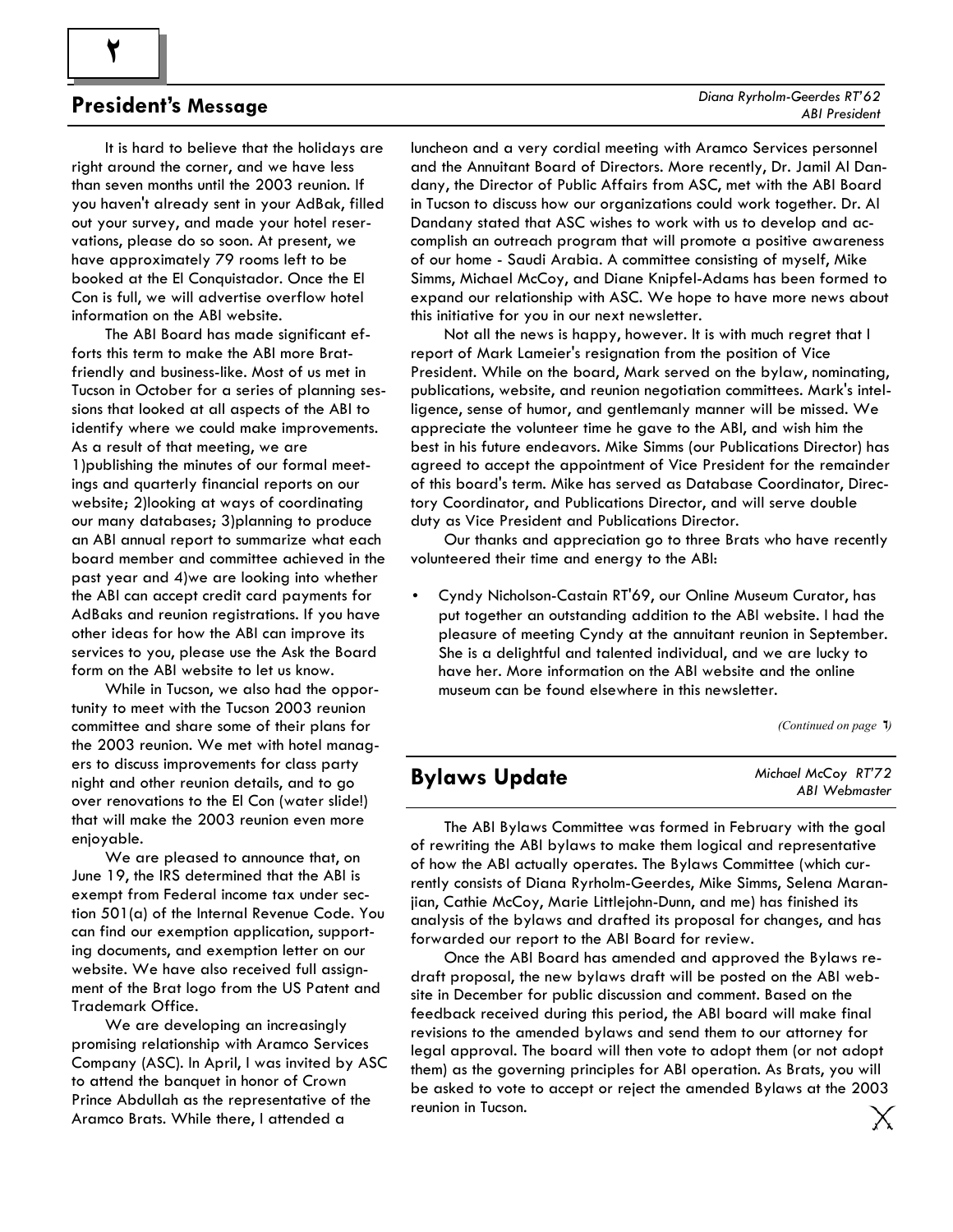### **Donations**

*Kathy Montgomery AB'64 ABI Treasurer* 

As is our wont in these newsletters, we present here the names of those noble gentleBrats who have so graciously donated money to the organization since the time of our last newletter. These donations enable us to continue the work of reuniting, reconnecting, educating and serving AramcoBrats everywhere. Should you chance to meet one of the people on this list, please take a little extra time to thank them for helping to bring us all together again.

Karen Alexander DH'74 Kimberly Gail-Ayers DH'72 Gary Barnes DH'70 Cynthia Blanchard-Curtis DH'75 Barbara Bowler-Predmore DH'65 Jim Cain Staff Eugene Colgan DH'55 Laura Compton DH'73 Sherri Davis-Alazraki AB'62 Robert Deloian RT'59 Brian Dowling RT'71 Jerry Eberle RT'60 Larry Eberle RT'62 Donald Ehl RT'66 Arnold Elving DH'71 James Erwin DH'60 John Fannin AB'57 Elise Forbes-Seeley DH'69 Sandra Gelinas DH'65

Dyanne Greer DH'62 Ruth Hirsbrunner Staff Caroline Homolka-Masters RT'84 Laurie Kienholz-Bosley RT'64 P.J. Long DH'74 Raymond Lovell DH'61 Mary Martin-Venker DH'73 Byron Martin AB'60 Joe Mathe DH'86 Sharon McQuade DH'65 John Meyer DH'62 Scott Downing Miller DH'62 Kimberly Mosley-Kotara RT'82 Brian Mulligan DH'76 Mark Nance RT'66 Billye Jo Nations-Dumm AB'58 Cynthia Nicholson-Castain RT'69 Marilyn Nix-Baucher DH'83 Kim Nix-Hurlbut DH'79

Robin Payne-White DH'59 Ellen Beth Polhemus-Mazaika DH'68 Bill Quick DH'87 Linda Richardson-Rednour DH'71 Kelli Riley-Healy DH'73 Hania Shiblaq-Saleh DH'77 Antoinette Smith AB'70 Linda Snyder-Christian DH'65 Robert Sturgill AB'69 L. Scott Tanner RT'70 Susan Taylor-Elving DH'71 Marilyn Townsend-Maas DH'62 Christal Townsend-Waite DH'66 Catherine Ulissey RT'76 Robin VanDerzee-Sego DH'79 Russell M. Webb RT'66 Janice Wohlgethan-Hawwa DH'66 Sheila Zercoe AB'75

### **ABI By the Numbers**

*Kathy Montgomery AB'64 ABI Treasurer* 

| <b>ABI Budget</b> 11-1-01 to 10-31-03         |              |                                 |                 | <b>FY2002</b>        |                  |                  |                       |
|-----------------------------------------------|--------------|---------------------------------|-----------------|----------------------|------------------|------------------|-----------------------|
|                                               |              | 2001                            | $\overline{Q1}$ | $\overline{02}$      | $\overline{03}$  | $\overline{04}$  | <b>Totals to Date</b> |
|                                               |              | 11-1 to 12-31-01 1-1 to 3-31-02 |                 | 4-1 to $6 - 30 - 02$ | $7-1$ to 9-30-02 | 10-1 to 12-31-02 |                       |
|                                               |              |                                 |                 |                      |                  |                  |                       |
| Revenue                                       |              |                                 |                 |                      |                  |                  |                       |
| <b>Administrative Baksheesh</b>               | \$16,000.00  |                                 | \$2,674.00      | \$2,488.00           | \$1,414.00       |                  | \$6,576.00            |
| Donations                                     | 5,000.00     | 20.00                           | 1,869.00        | 1,625.00             | 860.00           |                  | 4,374.00              |
| ABI Proceeds (Sug)                            | 500.00       |                                 | 77.00           | 15.00                | 26.75            |                  | 118.75                |
| 2001 Directory Sales                          | 750.00       | 40.00                           | 90.00           | 135.00               | 135.00           |                  | 400.00                |
| 2003 Raffle/Auction                           | 5.000.00     |                                 |                 |                      |                  |                  | 0.00                  |
| 2003 Reunion Registrations                    | 69,000.00    |                                 |                 |                      |                  |                  | 0.00                  |
|                                               |              |                                 |                 |                      |                  |                  |                       |
| <b>Total Revenue</b>                          | \$96,250.00  | \$60.00                         | \$4,710.00      | \$4,263.00           | \$2,435.75       | \$0.00           | \$11,468.75           |
|                                               |              |                                 |                 |                      |                  |                  |                       |
| <b>Operating Expenses</b>                     |              |                                 |                 |                      |                  |                  |                       |
| <b>ABI</b> Web Site                           | \$2,000.00   |                                 | \$45.00         | \$22.50              | \$92.49          |                  | \$159.99              |
| <b>Accounting/Legal Fees</b>                  | 2.000.00     |                                 | 1,363.73        | .445.25              | 710.16           |                  | 3,519.14              |
| <b>Bank Fees</b>                              | 150.00       |                                 |                 |                      |                  |                  | 0.00                  |
| CRC Expenses (incl. Class Rep Mailings)       | 700.00       |                                 |                 |                      |                  |                  | 0.00                  |
| Database Upgrade                              | 2,000.00     |                                 |                 |                      |                  |                  | 0.00                  |
| Directory Printing/Mailing                    | 10.000.00    |                                 |                 |                      |                  |                  | 0.00                  |
| Miscellaneous ABI Expenses                    | 1.000.00     | 299.50                          |                 |                      | 46.72            |                  | 346.22                |
| <b>Newsletter Mailings</b>                    | 13,500.00    | 3,809.43                        | 1,453.62        | 2,984.73             |                  |                  | 8,247.78              |
| Raffle/Auction Expenses                       | 700.00       |                                 |                 | 57.81                |                  |                  | 57.81                 |
| <b>Reunion Expenses</b>                       | 70,000.00    |                                 |                 | 496.22               |                  |                  | 496.22                |
| <b>Reunion Registration Mailing</b>           | 2,600.00     |                                 |                 |                      |                  |                  | $\overline{0.00}$     |
| Special Reunion Fund Expenses                 | 7.000.00     | 372.36                          |                 |                      | 181.42           |                  | 553.78                |
| 2005 Reunion Site Search Expenses             | 1,000.00     |                                 |                 |                      | 35.00            |                  | 35.00                 |
|                                               |              |                                 |                 |                      |                  |                  |                       |
| <b>Total Operating Expenses</b>               | \$112,650.00 | \$4,481.29                      | \$2,862.35      | \$5,006.51           | \$1,065.79       | <b>\$0.00</b>    | \$13,415.94           |
|                                               |              |                                 |                 |                      |                  |                  |                       |
| Profit/Loss                                   | (S16,400.00) | ( \$4,421.29)                   | \$1,847.65      | (S743.51)            | \$1,369.96       | \$0.00           | (\$1,947.19)          |
| <b>Cash Balance from Previous Term</b>        | \$43,630.24  |                                 |                 |                      |                  |                  |                       |
| <b>Cash Balance - End of Quarter</b>          |              | \$39,208.95                     | \$41,056.60     | \$40,313.09          | \$41,683.05      | \$41,683.05      | \$41,683.05           |
|                                               |              |                                 |                 |                      |                  |                  |                       |
| <b>Anticipated Cash Balance - End of Term</b> | \$27,230.24  |                                 |                 |                      |                  |                  |                       |



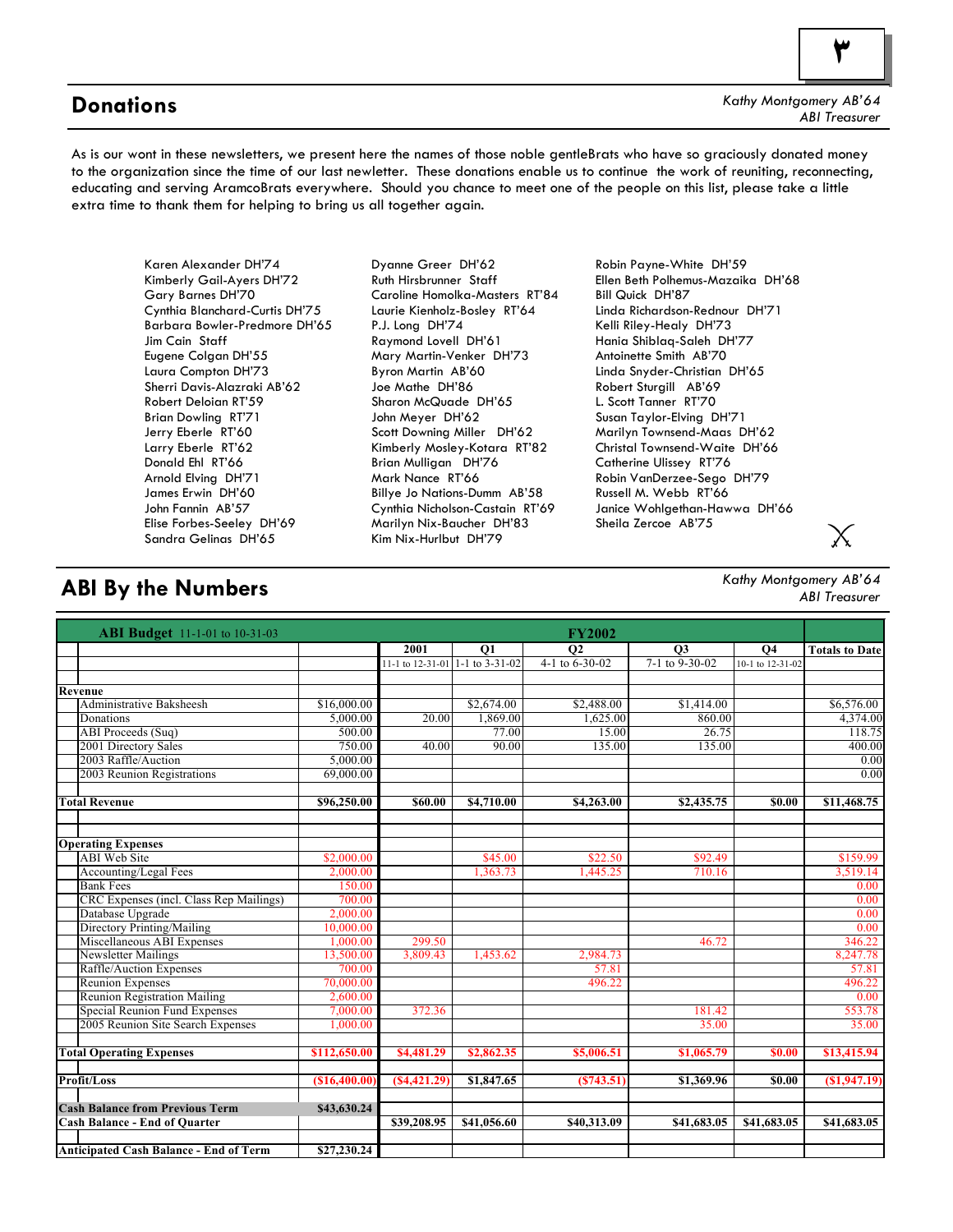*Michael McCoy RT'72 ABI Webmaster* 

 In the last year, the ABI has received a number of donations for the ABI auction from Brats wishing to support the ABI's efforts. In the past, we've held our auctions at reunions, which means that folks who attend the reunions can bid and folks who can't attend are shut out. To make some of our auction items more accessible to everyone, we've decided to hold an online auction in December so that people who can't be in Tucson in May can still participate.

 Here is how it will work. Starting in early December, the ABI website will have pictures of the items that will be put up for auction, together with a description of each item and the dates on which you can bid for it. Once an item goes up for auction, you will have three days to place your bid. If you want something, you can use an online form or send an email to auction@aramco-brats.com, identifying the item you want and your bid amount.

 Each day, we will list the highest bid received for each item on the auction page, so bidders will know what the new minimum bid is. The highest bid received before the auction deadline will be considered final, and the winning bidder will be contacted for payment information. Once Kathy Montgomery, the ABI treasurer, receives your payment, the item in question will be shipped to you via UPS, USPS regular or priority mail. Shipping to destinations in the U.S. will be included in the auction price - shipping to other countries may require an additional fee.

### **Items To Be Auctioned**

- Soap from Dhahran International Hotel
- Small sand roses
- Leather camel
- Baseball cap Saudi Arabia Saudi All Stars
- Incense Burner
- Bedouin Jewelry
- Camel Rug Coaster
- Traffic Safety Coloring Book
- Round Iranian Table Cloth

Crazy Abdullah Says "Come to the ABI Sug for 25-50% off all merchandise!!



- Girl Scout sash with badges/RT

- Aramco two-year tie clasp/gold in original box
- Aramco table cloth/white w/Aramco logo
- Arab wedding dress/royal blue and gold
- Arab wedding dress/rose and silver
- Ras Tanura golf shirt/baby blue
- Brass letter opener

 If you'd like more information about the ABI online auction, or if you'd like to receive an email notice when new items go up for auction, please send an email to auction@aramco-brats.com. If you would like to donate items to the ABI online auction, please contact Diana Ryrholm-Geerdes (drgeerdes@cox.net or 619-589-8377).

### **Class Competition** *Wendy Nine-Sosinski DH'68*

*Class Representative Coordinator*

 To recognize classes that have made an outstanding effort to stay in touch, the ABI would like to announce the establishment of an annual Class of the Year award. Class Representatives and class loyalties are an important part of Brats' connection to each other and provide the glue for the continuation of the Aramco Brats organization.

 The Class of the Year award is intended to recognize the hard work Class Representatives have extended during the previous year and to encourage Brats to participate in class and ABI events.

 The Class of the Year award will be given to the class that does the best job of keeping its members in touch with one another by way of newsletters, web pages, mini-reunions, and mailing lists. Support for the ABI will be important as well, i.e. percentage of class signed up for the 2003 reunion, number of address updates received from Class Representatives, etc. Suggestions for other criteria will also be considered. Please email Wendy Nine-Sosinski, Class Rep Coordinator, at sosinskiw@comcast.net.

 The first Class of the Year award will be presented at the 2003 Tucson reunion. The winning class will receive a lovely trophy, universal acclaim and admiration, and bragging rights for the year.

 If you are interested in helping your class win the Class of the Year trophy, contact your Class Representative. If you're not sure who your Class Rep is, check the list at **http://www.aramco-brats.com/crc.htm**. If your class doesn't have a Class Representative, send an email to Wendy at sosinskiw@comcast.net to find out how you can volunteer.

We look forward to your enthusiastic participation!

### **ABI Board Contacts**

#### **President**

Diana Ryrholm-Geerdes (RT'62) diana@aramco-brats.com **Vice President/Pubs** Mike Simms (AB'78) mike@aramco-brats.com **Treasurer** Kathy Montgomery (AB'64) kathy@aramco-brats.com **Secretary** Pat Meadors-Desormeau (RT'60) pat@aramco-brats.com **Reunion Oversight Officer** Diane Knipfel-Adams (AB'75) diane@aramco-brats.com **Director at Large - Nominations**  Gary Barnes (DH'70) gary@aramco-brats.com **Database Coordinator** Sherri Dent-Moxley (DH'77) sherri@aramco-brats.com **E-mail Coordinator** Doral Zadorkin-Allen (DH'66) doral@aramco-brats.com **Webmaster** Michael McCoy (RT'72) mccoy@aramco-brats.com

**4**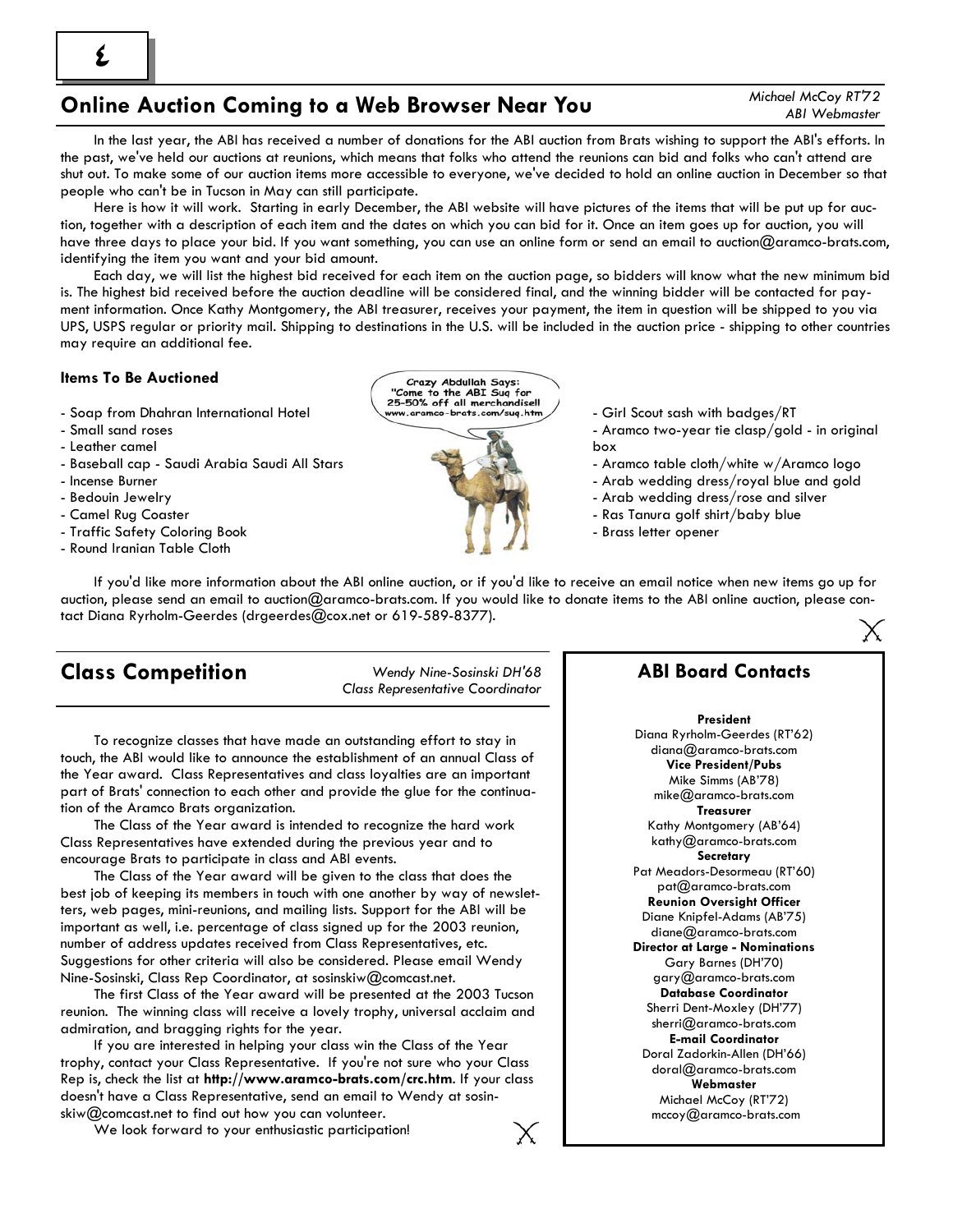# **5**  2003 AramcoBratReur TUCSON, ARIZONA

Registration materials will be mailed in January 2003 to all those who have sent in the SURVEY (below) and the ADBAK fee (*see AdBak form).* If you have not already sent in these two items, please do it NOW! The survey form can also be submitted through the brat website: www.aramco-brats.com. Please complete all the information on the form, including brat district/year or teacher district/years of employment.



Committee

Erica Ryrholm-Martin, DH'72 Alex Yiannakakis, RT'74 Donna Yiannakakis Tavy Sandin, DH'61 Colette Philip, DH'69 Ann Burba, DH'67

 $\sqrt{ }$ 

### **Mail SURVEY form to:**

### **Erica Ryrholm-Martin, Reunion Chair 7370 E Temeroso Pl, Tucson, AZ 85750**

| District at time of 9th grade or<br>last lived in if you did not                                                      | Districts where you were em-<br>ployed:                                               | <b>IMPORTANT!</b>                                                                                                              |
|-----------------------------------------------------------------------------------------------------------------------|---------------------------------------------------------------------------------------|--------------------------------------------------------------------------------------------------------------------------------|
| graduate from the Aramco<br>$\mathbf T$ school system:<br>9th grade graduation year<br>(from Aramco school or other): | ê<br>A<br>$\mathbf C$ Years of employment<br>$(i.e. 1963 - 1977)$ :<br>$\bf H$<br>瓦及S | A guest may NOT be an Aramco-<br>Brat or an Aramco teacher. Each<br>brat and teacher must complete<br>his/her own survey form. |
| Your name                                                                                                             |                                                                                       | <b>PLEASE PRINT</b>                                                                                                            |
| Maiden (brats)<br>Last<br><b>Mailing Address</b>                                                                      | <b>First</b>                                                                          |                                                                                                                                |
| <b>Street/Box</b>                                                                                                     |                                                                                       |                                                                                                                                |
| <b>State/Country</b><br>City                                                                                          | Zip+4/CountryCode                                                                     |                                                                                                                                |
| <b>Phone</b>                                                                                                          | email                                                                                 |                                                                                                                                |
| <b>Country Code/Area Code + Number</b>                                                                                |                                                                                       |                                                                                                                                |
| 2003 Reunion attendance: yes maybe                                                                                    | Guest:                                                                                | How many?<br>yes maybe                                                                                                         |
| I am interested in:<br>(Circle all that apply)<br><b>Guest is interested in:</b>                                      | bowling<br>tennis<br>golf                                                             |                                                                                                                                |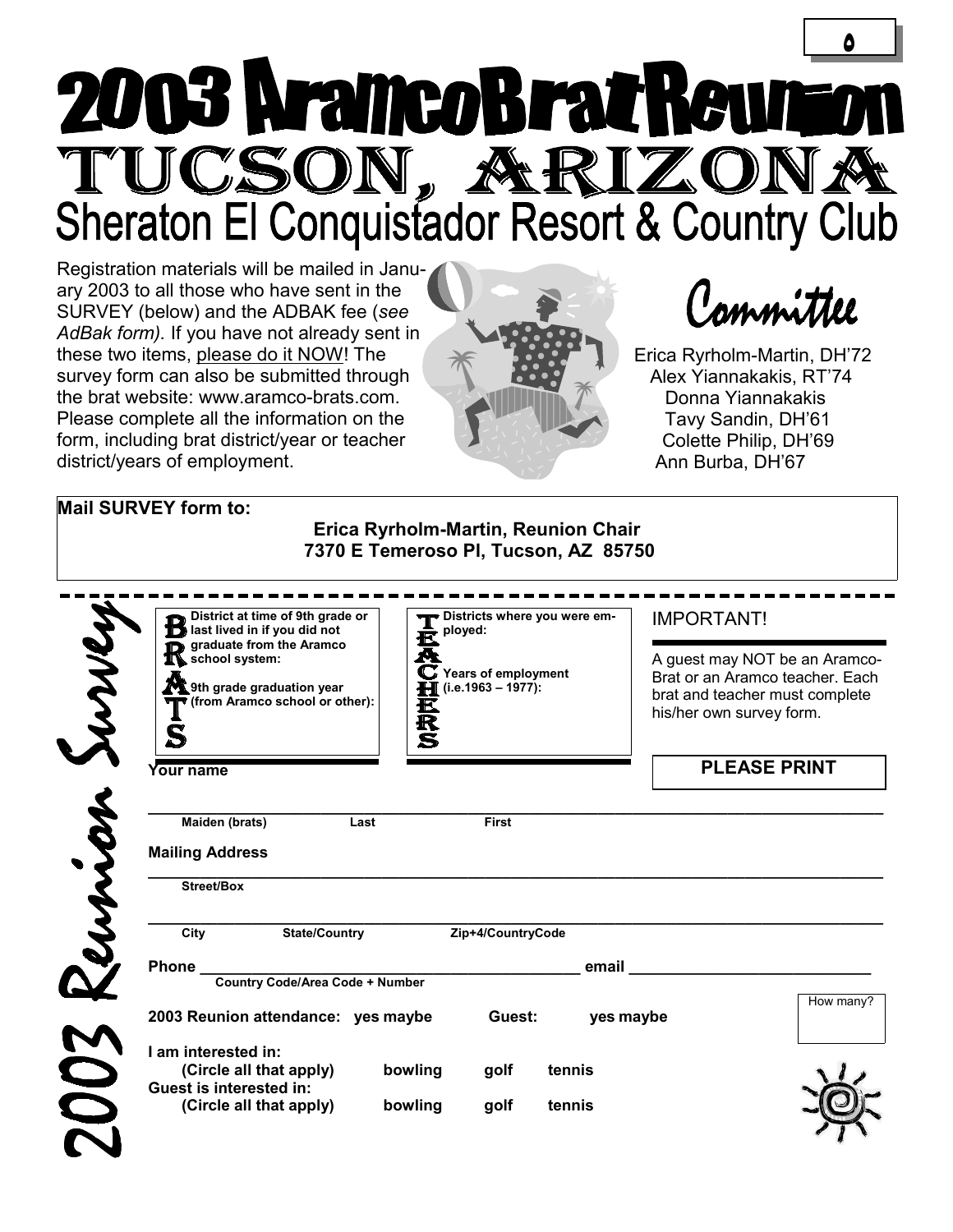# **Website Update**

 $\mathcal{F}$ 

 The ABI website continues to grow and add features, and it seems to be popular with Brats. Our ISP tells us we get more than 10,000 hits per month, which seems extraordinary. Here are some of the highlights and new features to look for:

- The ABI online museum (**http://www.aramco-brats.com/museum/**) has been a huge success. Cyndy Nicholson Castain RT'69, who is now the ABI Museum Curator, has worked hard to build a space for all Brats to share their memorabilia associated with Aramco and Saudi Arabia. Photos from Brat contributors have been arranged here in various exhibits, for example, the Arabia "wing" has exhibits for camels, money, stamps, coffee pots, and clothing. The Aramco "wing" includes old photographs, district maps, and a scanned version of an original "Blue Flame" manual. Special thanks go out to Andrew Fight and the Ryrholm girls for their contributions to the museum.
- We've added email links to the Class Representatives' pages to make it easier for you to contact your class rep. Several classes maintain their own class-specific webpages to keep their classmates connected. Bravo!
- The Poetry page gets new additions every month from talented Brats. To recognize Brats' contributions in this area, we will be asking you to vote for Best Story and Best Poem, with awards to be presented at the reunion.
- We have implemented an ABI Announcement List to send important bulletins to Brats every month (or two). It is intended to be a very low-traffic list. The Announcement list gets sent to all Brats for whom we have an e-mail address unless someone asks not to be included. To ensure you continue to receive ABI announcements, make sure your Class Representative and Doral Zadorkin-Allen (doral@aramco-brats.com) have your correct e-mail address.

 Of course, we continue to update the Coming Events window, the Reunion Who's Coming page, the Recipes page, and the Birthday Lists as we hear from you. Remember, you can always use the What's New page (**http://www.aramco-brats.com/new.htm**) to see what's new on the ABI website.

# **Nominations**

*(Continued from page* 1*)* 

brats.com. This is our board and it is up to all of us to preserve the legacy of the Aramco Brats.

I hope to hear from you soon.

### **Tucson**

*(Continued from page* 1*)* 

tion NOW. Call them at (520) 544- 5000 and be sure to tell them you're with the AramcoBrat reunion so you get the special \$91 room rate.

 The Tucson Reunion Committee (Erica Ryrholm-Martin, chair; Alex and Donna Yiannakakis, Ann Burba, Tavy Sandin, and Colette Philip) have been working hard and have another amazing reunion in store for us. We can't wait to see you all again!

# **President's Message**

*(Continued from page 1)* 

- Wendy Nine-Sosinski DH'68 has accepted the position of Class Representative Coordinator, taking over for the hard-working Sherri Dent-Moxley. Wendy is bright, enthusiastic, and creative, and should help us give the Class Rep program the attention it deserves.
- Gretchen Connally DH'91 has joined us as the web expert for the Class Representatives. She is available to help class reps create and maintain class websites, which she promises is simpler than it looks. To see the site she created for her class, point a browser at **http://www. aramco-brats.com/classes/DH91**. You will see why we are excited to have her participation.

 We have a half-price sale going on at the ABI suq, so don't forget to come by the ABI website to do some of your Christmas shopping. Anybody who places an order of over \$50.00 will receive a Saudi/American flag pin or a Saudi key chain. Such a deal you can hardly refuse.

 Take time to enjoy the pleasures of the Holiday Season and we'll see you in Tucson.

**\*\*\*\*\*\*\*\*\*\*\*\*\***\*

Χ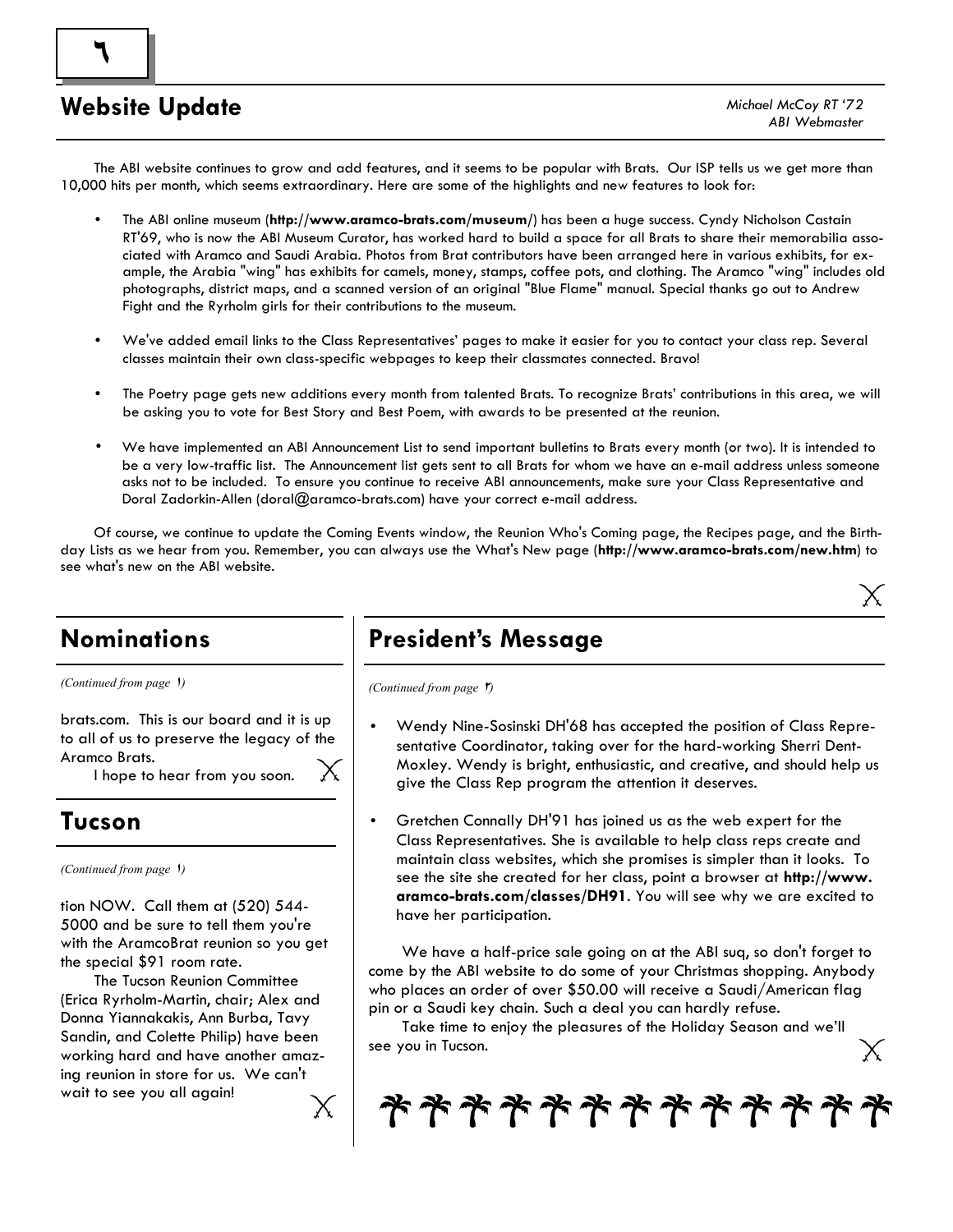|                      | Name:                                                                                                                                                                                                                           | First | Middle                                  | Maiden                                  | Last                         |                                                                                                                | Mail Completed Form to:                                                                                                                                                     |  |
|----------------------|---------------------------------------------------------------------------------------------------------------------------------------------------------------------------------------------------------------------------------|-------|-----------------------------------------|-----------------------------------------|------------------------------|----------------------------------------------------------------------------------------------------------------|-----------------------------------------------------------------------------------------------------------------------------------------------------------------------------|--|
| Address?             | District/Year:*                                                                                                                                                                                                                 |       | District (DH, RT, AB, or UD)            |                                         | Year of 9th Grade Graduation |                                                                                                                | <b>Sherri Dent-Moxley</b><br>AramcoBrats, Inc.                                                                                                                              |  |
| $\overline{\bullet}$ | Address:                                                                                                                                                                                                                        |       | Street/Post Office Box                  |                                         |                              |                                                                                                                | 675 Cypress Tree Drive,<br>Rock Hill, SC 29730-9271<br><b>U.S.A.</b>                                                                                                        |  |
| Change               |                                                                                                                                                                                                                                 | City  |                                         | State/Country                           |                              | $ZIP+4$                                                                                                        | Contact info may also be<br>changed online at:                                                                                                                              |  |
|                      | Telephone:                                                                                                                                                                                                                      |       |                                         | Area Code/Country Code Telephone Number |                              |                                                                                                                | www.aramco-brats.com                                                                                                                                                        |  |
|                      | Your contributions keep ABI alive - please respond today!<br>$\Box$ This is New Address Information — Please Update ABI Records                                                                                                 |       |                                         |                                         |                              |                                                                                                                |                                                                                                                                                                             |  |
|                      | Name:                                                                                                                                                                                                                           | First | Middle                                  | Maiden<br>Last                          |                              | 2003 Adbak:<br>(\$18 U.S./ \$23 International,                                                                 |                                                                                                                                                                             |  |
| Fees                 | District/Year:*<br>Address:                                                                                                                                                                                                     |       | District (DH, RT, AB, or UD)            | Year of 9th Grade Graduation            |                              | <b>Additional Contribution:</b><br>Anonymous contribution - Please do not<br>include my name in list of donors |                                                                                                                                                                             |  |
| <b>Adbak</b>         |                                                                                                                                                                                                                                 | City  | Street/Post Office Box<br>State         | Country                                 | $ZIP+4$                      | 2001 ABI Directory (Tucson):<br>$($10 U.S./ $15 International)*$<br><b>REDUCED TO SELL!</b>                    |                                                                                                                                                                             |  |
|                      | Telephone:                                                                                                                                                                                                                      |       | Area Code/Country Code Telephone Number |                                         |                              |                                                                                                                | Total:                                                                                                                                                                      |  |
| 2003                 | E-mail:<br>* Year you graduated from 9th grade and district where you lived at<br>graduation. If you did not graduate from an ARAMCO school, year you<br>would have graduated from 9th grade and last district where you lived. |       |                                         |                                         | lars only.                   |                                                                                                                | Please make checks payable to AramcoBrats, Inc. in US dol-<br>* This fee does NOT cover your 2003 Adbak or the 2003 ABI<br>Directory. It only purchases the 2001 directory. |  |

### **NOTE:**

### **From your e-mail coordinator**

The AramcoBrats e-mail listing continues to grow daily. With everyone's continued help, we are keeping up with most changes. You have two options for keeping your e-mail address current. You may (1) notify Doral directly, at **doral@aramco-brats.com**, or (2) you may go to our AramcoBrats web site at **www.aramcobrats.com**, choose Address Change Form from the ABI menu, fill out the form and click on the Send button.

### Have You Tried Brat Chat?

Brat Chat is a free service -- a conversation between 700+ brats carried out daily via email. On any given day, chatters may be discussing Middle East politics, movies, tri-district dances, square hamburgers, Arabic words, upcoming reunions, visits to Arabia, recipes, jellyfish, favorite teachers, sneaking out, and many more topics. Email TMFSelena@aol.com for more info.